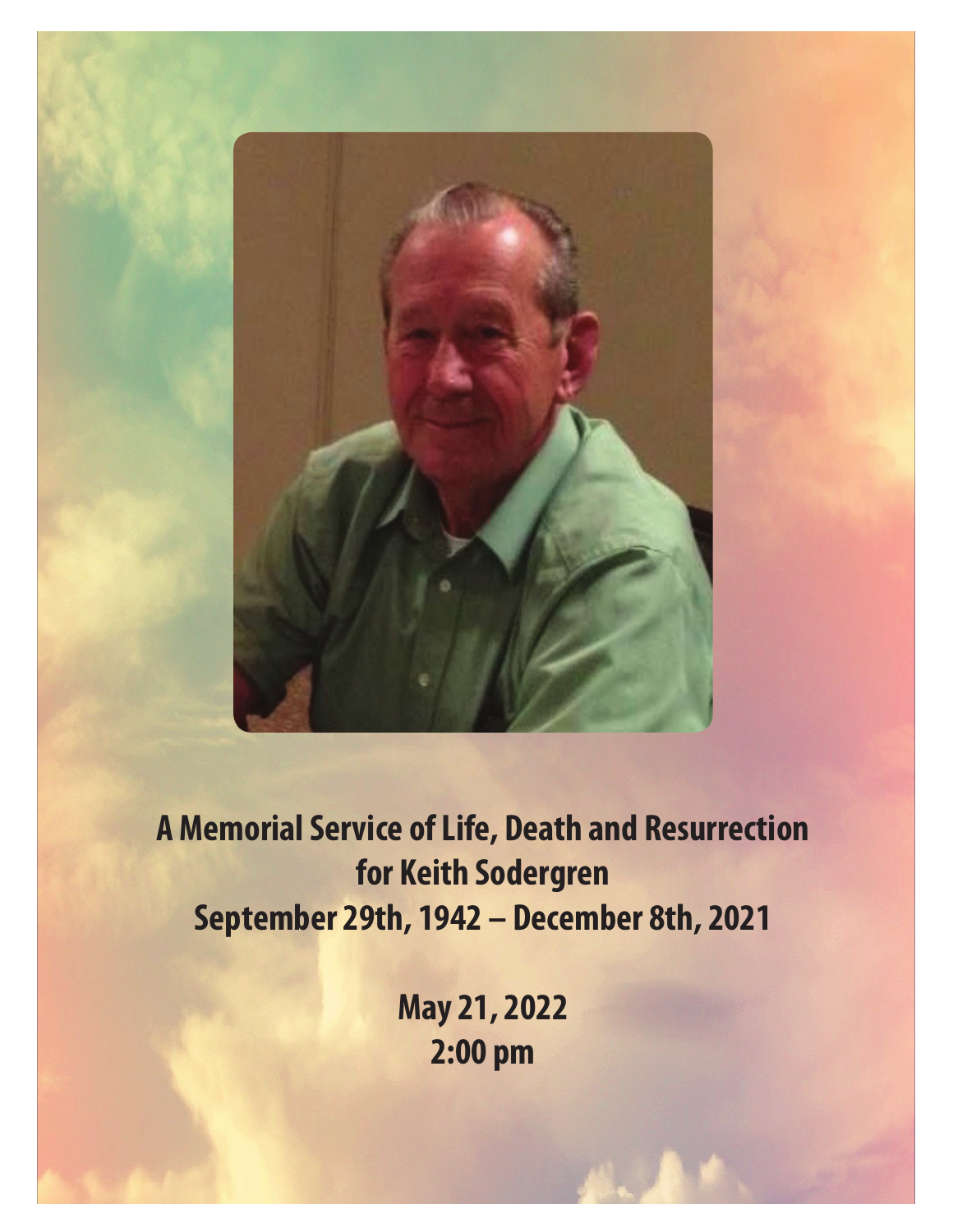# **A Memorial Service of Life, Death and Resurrection for Keith Sodergren**

**September 29th, 1942 – December 8th, 2021 May 21, 2022 02:00 PM ENTRANCE**

# **GATHERING MUSIC**

Go Rest High on that Mountain *By: Vince Gill*

# **GATHERING WORDS**

Dying, Christ destroyed our death. Rising, Christ restored our life. Christ will come again in glory. As in baptism Keith put on Christ, so in Christ may Keith be clothed with glory. Here and now, dear friends, we are God's children. What we shall be has not yet been revealed; but we know that when he appears, we shall be like him, for we shall see him as he is. Those who have this hope purify themselves as Christ is pure.

# **THE WORD OF GRACE**

Jesus said, I am the resurrection and I am life. Those who believe in me, even though they die, yet shall they live, and whoever lives and believes in me shall never die. I am Alpha and Omega, the beginning and the end, the first and the last. I died, and behold I am alive for evermore, and I hold the keys of hell and death. Because I live, you shall live also.

# **GREETING**

Friends, we have gathered here to praise God and to witness to our faith as we celebrate the life of Keith. We come together in grief, acknowledging our human loss. May God grant us grace, that in pain we may find comfort, in sorrow hope, in death resurrection.

Why Me? *By Kris Kristofferson*

**SONG** Erica Kessler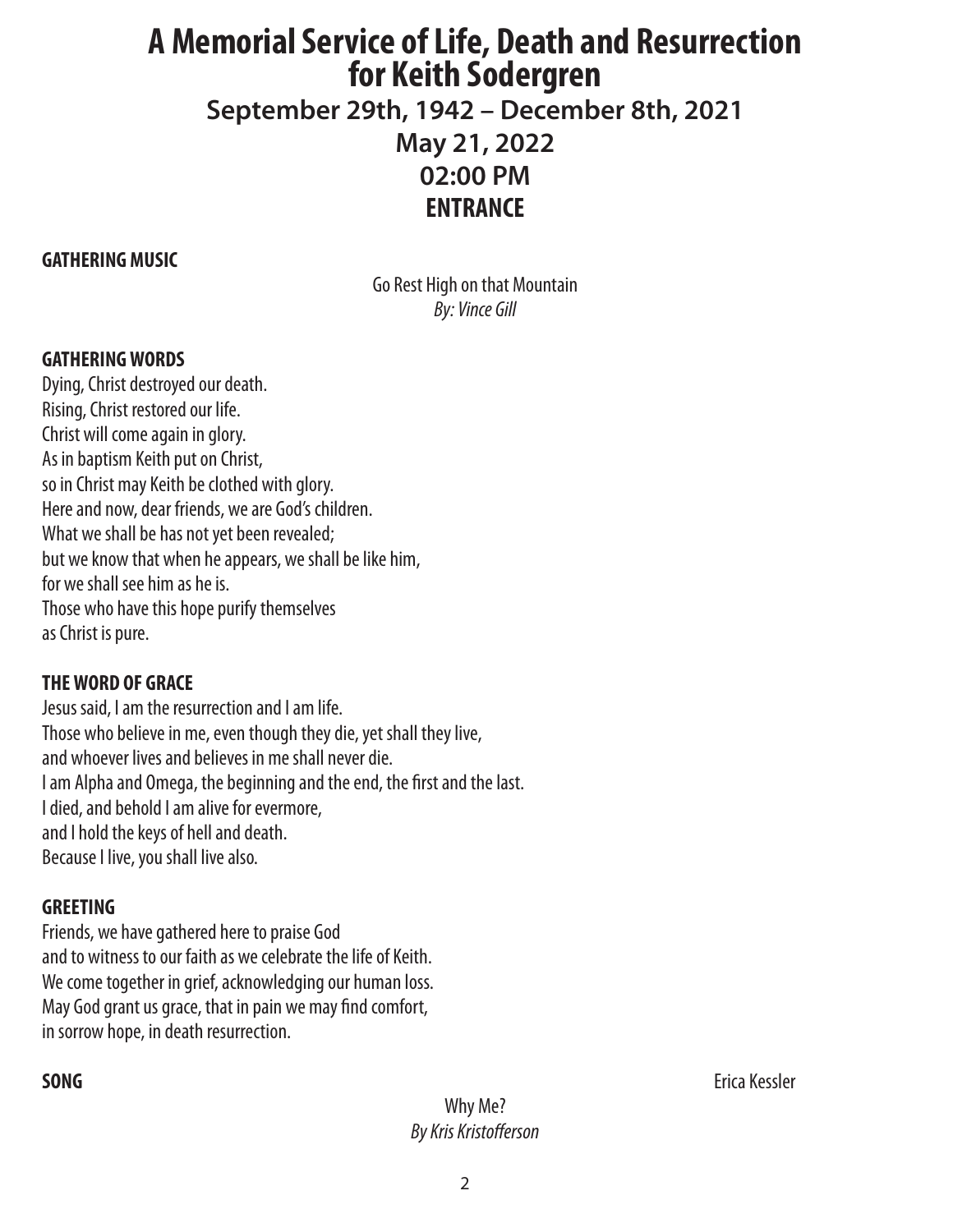# **PRAYER OF INVOCATION:**

Creator God: We acknowledge that, like grass, we flourish briefly and fade all too soon. This very day we mourn the departure from this earthly life of someone we have known and loved. In spite of our faith in your power and in your love, our sense of loss is real. Come to us, we pray, in power and in love. In the midst of fading grass and fading lives, remind us of the things that cannot perish: your written Word, preserved in Scripture, and your living Word, Jesus, the Christ, our unfading Savior, in whose name we offer this prayer. **Amen.**

**POEM:** (Unison, see back of bulletin) Footprints in the Sand By Margaret Fishback Powers

# **OLD TESTAMENT LESSON**

*A reading from the Prophet Isaiah…* Have you not known? Have you not heard? The Lord is an everlasting God, the Creator of the ends of the earth. He does not faint or grow weary, his understanding is unsearchable. He gives power to the faint, and strengthens the powerless. Even youths will faint and be weary, and the young will fall exhausted; but those who wait for the Lord shall renew their strength,

they shall mount up with wings like eagles, they shall run and not be weary, they shall walk and not faint. (ISAIAH 40:28–31)

*Leader: The Word of God* **People: Thanks be to God!**

# **PSALM 23 (in unison):**

**The Lord is my shepherd; I shall not want. He maketh me to lie down in green pastures: he leadeth me beside the still waters. He restoreth my soul: he leadeth me in the paths of righteousness for his name's sake. Yea, though I walk through the valley of the shadow of death, I will fear no evil: for thou art with me; thy rod and thy staff they comfort me. Thou preparest a table before me in the presence of mine enemies: thou anointest my head with oil; my cup runneth over. Surely goodness and mercy shall follow me all the days of my life: and I will dwell in the house of the Lord for ever.** (KJV)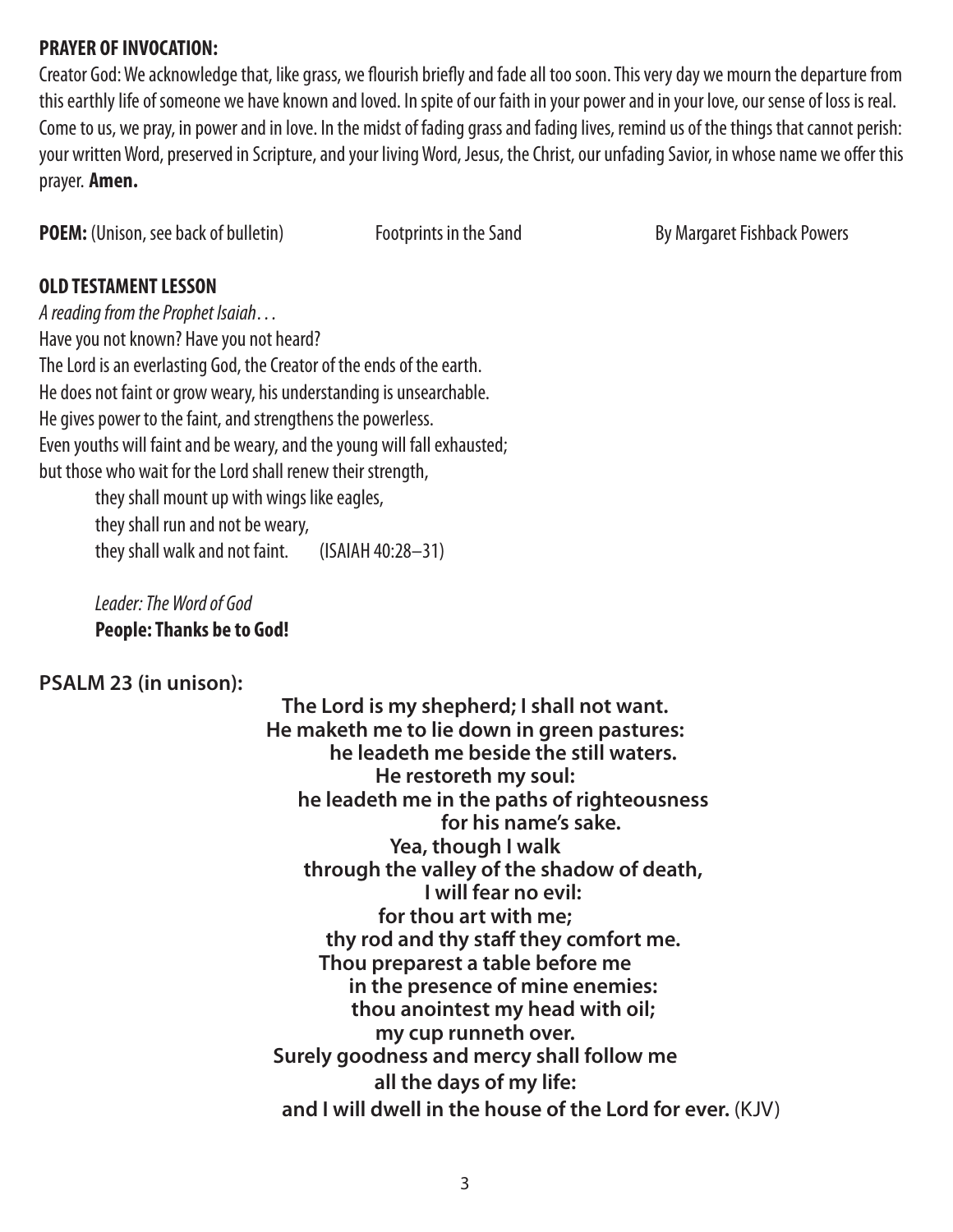# **NEW TESTAMENT LESSON**

*A reading from Paul's letter to the Romans…* There is therefore now no condemnation for those who are in Christ Jesus. For the law of the Spirit of life in Christ Jesus has set you free from the law of sin and of death. If the Spirit of him who raised Jesus from the dead dwells in you, he who raised Christ from the dead will give life to your mortal bodies also through his Spirit that dwells in you. For all who are led by the Spirit of God are children of God, and if children, then heirs, heirs of God and joint heirs with Christ if, in fact, we suffer with him so that we may also be glorified with him. I consider that the sufferings of this present time are not worth comparing with the glory about to be revealed to us. We know that all things work together for good for those who love God, who are called according to his purpose. What then are we to say about these things? If God is for us, who is against us? He who did not withhold his own Son, but gave him up for all of us, will he not with him also give us everything else? Who will separate us from the love of Christ? Will hardship, or distress, or persecution, or famine, or nakedness, or peril, or sword? As it is written, "For your sake we are being killed all day long; we are accounted as sheep to be slaughtered." No, in all these things we are more than conquerors through him who loved us. For I am convinced that neither death, nor life, nor angels, nor rulers, nor things present, nor things to come, nor powers, nor height, nor depth, nor anything else in all creation, will be able to separate us from the love of God in Christ Jesus our Lord.

(ROMANS 8:1–2, 11, 14, 17–18, 28, 31–32, 35–39)

Leader: The Word of God **People: Thanks be to God!**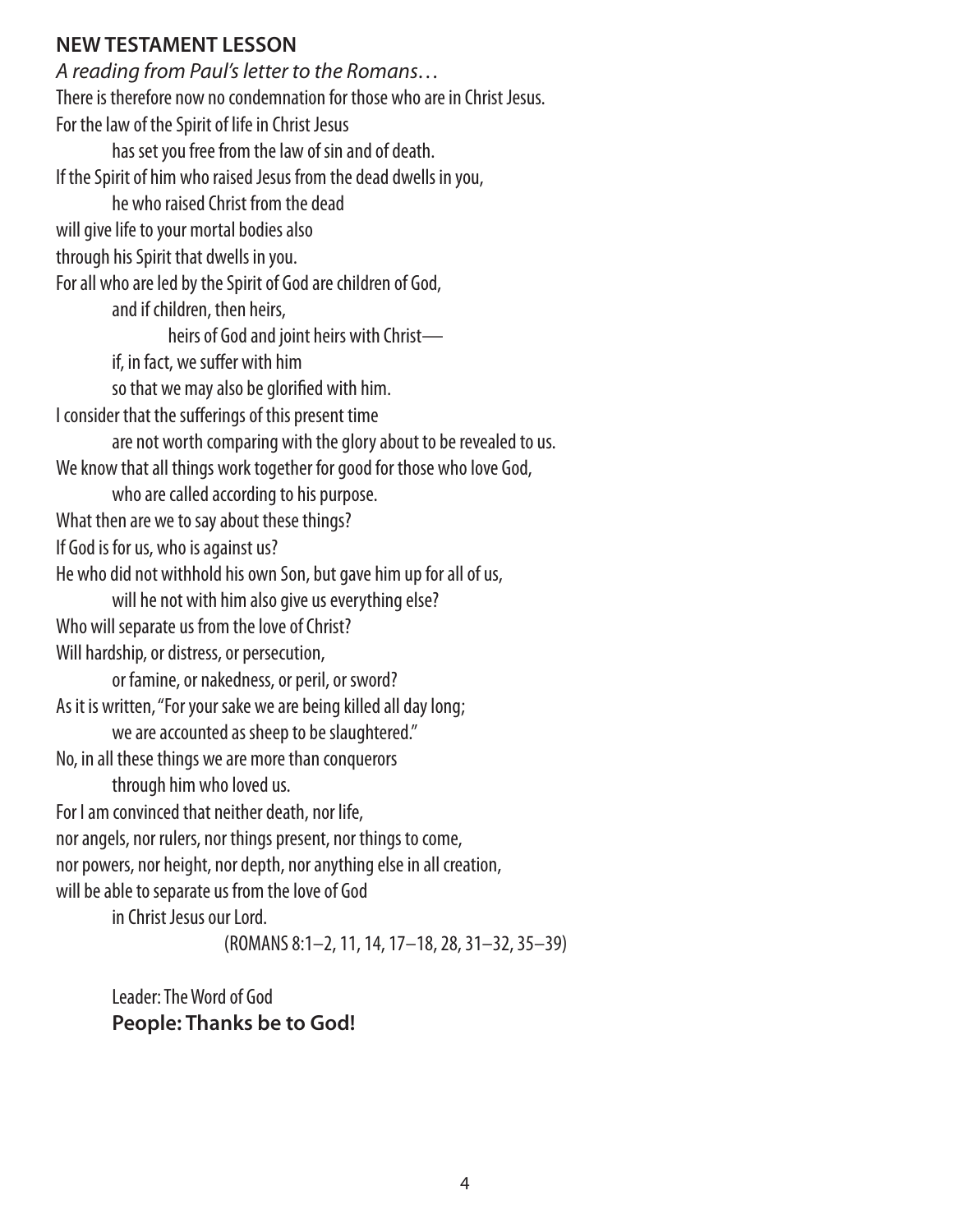# **GOSPEL LESSON:**

John 14:1 – 3, 18 - 19, 25 - 27 *Hear the Word of God in the Gospel according to John the 14th chapter, beginning with the 1st verse…* [Jesus said,] "Do not let your hearts be troubled. Believe in God, believe also in me. In my Father's house there are many dwelling places. If it were not so, would I have told you that I go to prepare a place for you? And if I go and prepare a place for you, I will come again and will take you to myself, so that where I am, there you may be also. And you know the way to the place where I am going. I will not leave you orphaned; I am coming to you. In a little while the world will no longer see me, but you will see me; because I live, you also will live. I have said these things to you while I am still with you. But the Advocate, the Holy Spirit, whom the Father will send in my name, will teach you everything, and remind you of all that I have said to you. Peace I leave with you; my peace I give to you. I do not give to you as the world gives. Do not let your hearts be troubled, and do not let them be afraid."

*Leader: The Gospel of our Lord Jesus Christ* **People: Praise be to you, Lord Christ**

### **SERMON**

"Because I live, you also will live" Pastor Uziel Hernández Martínez

#### **RESPONSE HYMN:**

It is well with my Soul By: Rev. Fabiola Grandon-Mayer

#### **WITNESSING**

*Pastor, family, friends, and members of the congregation may briefly voice their thankfulness to God for the grace they have received in the life of the deceased and their Christian faith and joy.*

#### **SPECIAL MUSIC**

Jealous of the Angels By Donna Taggart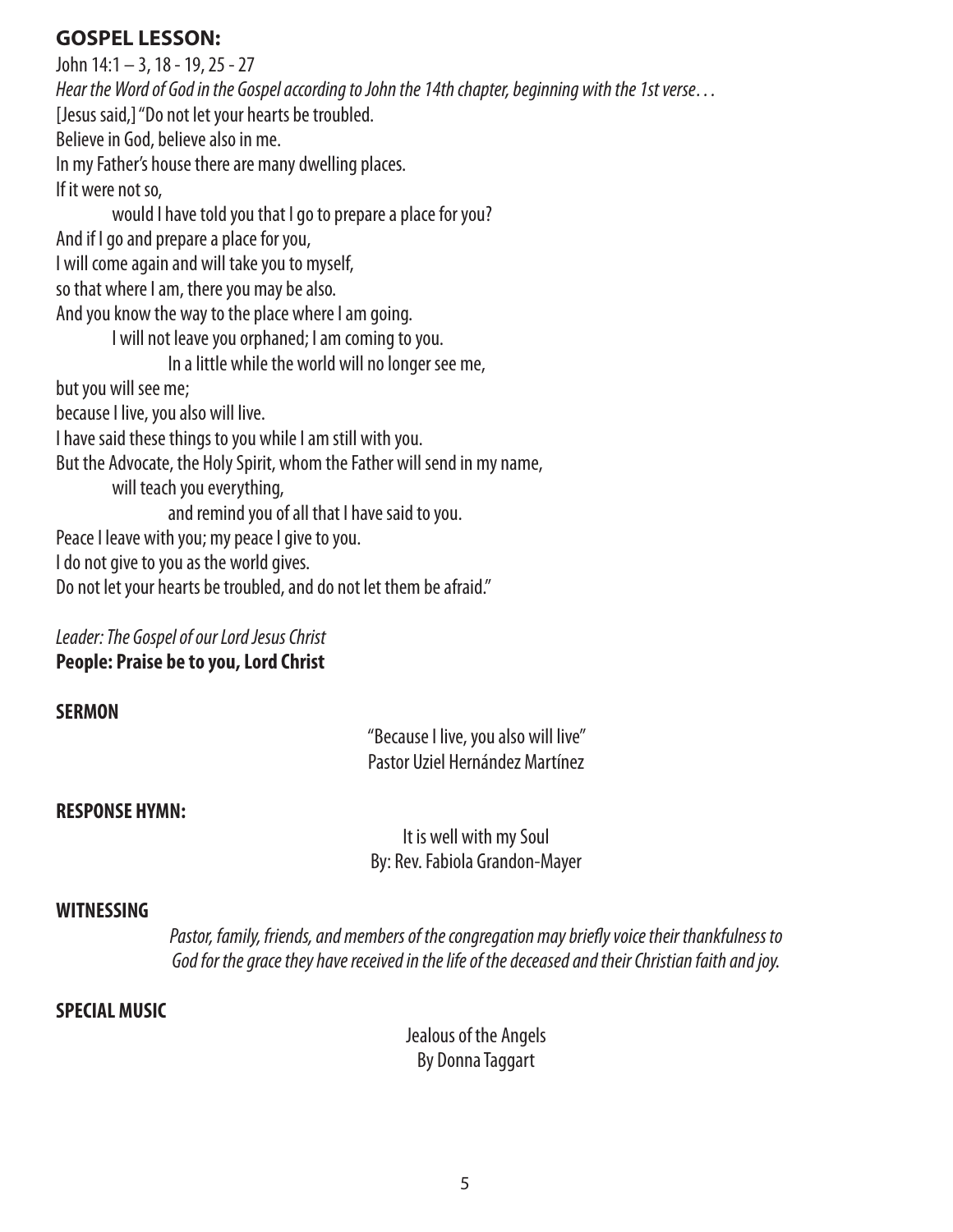### **AFFIRMATION OF FAITH:**

**I believe in God the Father Almighty, maker of heaven and earth; And in Jesus Christ his only Son our Lord: who was conceived by the Holy Spirit, born of the Virgin Mary, suffered under Pontius Pilate, was crucified, dead, and buried; the third day he rose from the dead; he ascended into heaven, and sitteth at the right hand of God the Father Almighty; from thence he shall come to judge the quick and the dead. I believe in the Holy Spirit, the holy catholic church, the communion of saints, the forgiveness of sins, the resurrection of the body, and the life everlasting. Amen.**

#### **COMMENDATION**

### **PASTORAL PRAYER**

God of us all, your love never ends. When all else fails, you still are God. We pray to you for one another in our need, and for all, anywhere, who mourn with us this day. To those who doubt, give light; to those who are weak, strength; to all who have sinned, mercy; to all who sorrow, your peace. Keep true in us the love with which we hold one another. In all our ways we trust you. And to you, with your Church on earth and in heaven, we offer honor and glory, now and for ever. **Amen.**

O God, all that you have given us is yours. As first you gave *Keith* to us, now we give *Keith* back to you.

Receive *Keith* into the arms of your mercy. Raise *Keith* up with all your people. Receive us also, and raise us into a new life. Help us so to love and serve you in this world that we may enter into your joy in the world to come. **Amen**.

Into your hands, O merciful Savior, we commend your servant *Keith*. Acknowledge, we humbly beseech you, a sheep of your own fold, a lamb of your own flock, a sinner of your own redeeming. Receive *Keith* into the arms of your mercy, into the blessed rest of everlasting peace, and into the glorious company of the saints of light. **Amen.**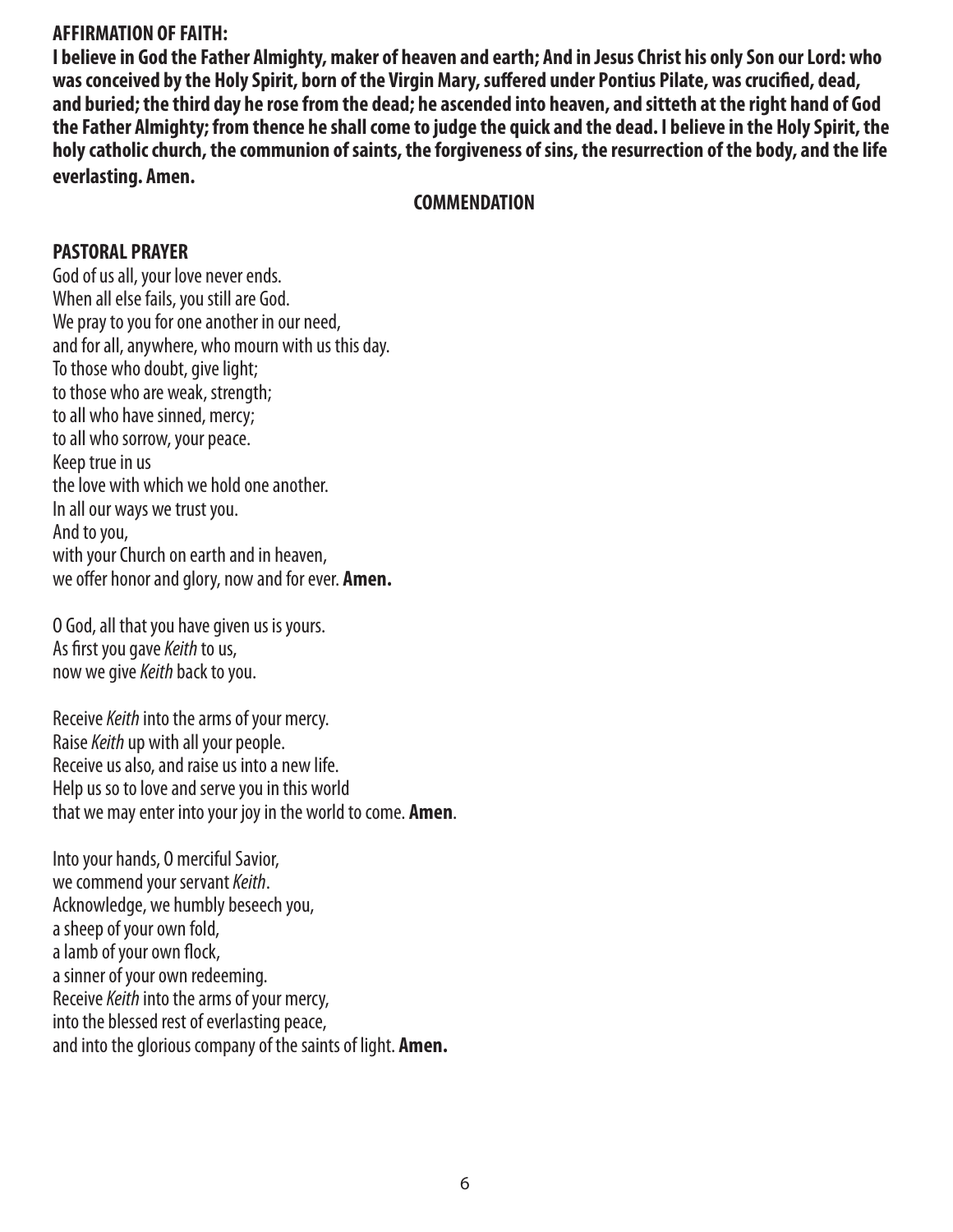# **PRAYER OF THANKSGIVING**

God of love, we thank you for all with which you have blessed us even to this day: for the gift of joy in days of health and strength and for the gifts of your abiding presence and promise in days of pain and grief. We praise you for home and friends, and for our baptism and place in your Church with all who have faithfully lived and died. Above all else we thank you for Jesus, who knew our griefs, who died our death and rose for our sake, and who lives and prays for us. And as he taught us, so now we pray.

# **THE LORD'S PRAYER:**

**Our Father, who art in heaven, hallowed by thy name. Thy kingdom come, thy will be done on earth as it is in heaven. Give us this day our daily bread. And forgive us our trespasses, as we forgive those who trespass against us. And lead us not into temptation but deliver us from evil. For thine is the kingdom, and the power, and the glory, forever. Amen.**

**HYMN** UMH 378

# **DISMISSAL WITH BLESSING:**

The peace of God which passes all understanding keep your hearts and minds in the knowledge and love of God, and of his Son Jesus Christ our Lord. And the blessing of God Almighty, the Father, Son, and Holy Spirit, be among you and remain with you always. **Amen.**

# **SENT FORTH:**

In the Garden By: Alan Jackson

Hosting Church: Centennial Multicultural United Methodist Church 1503 Broadway, IL 61104, 815-397-2771, Centennialumcrockford.com – Centennialumc.rockford@gmail.com Officiant Minister: Rev. Uziel Hernández Martínez Pianist: Erica Kessler Bulletin: Lora Doll Administrative Assistant: Milka Rivera Multi-Media Tech: Jose Lopez Rodriguez Social Media Specialist: Dulce Maciel CCLI #1072770 CCLI Streaming License: #20419225

Copyright: "A Service of Death and Resurrection" Copyright © 1979, 1980, 1985, 1989, 1992 UMPH. "An Order for Holy Communion" Copyright © 1972 The Methodist Publishing House; Copyright © 1979, 1988, 1985, 1987, 1989, 1992 UMPH